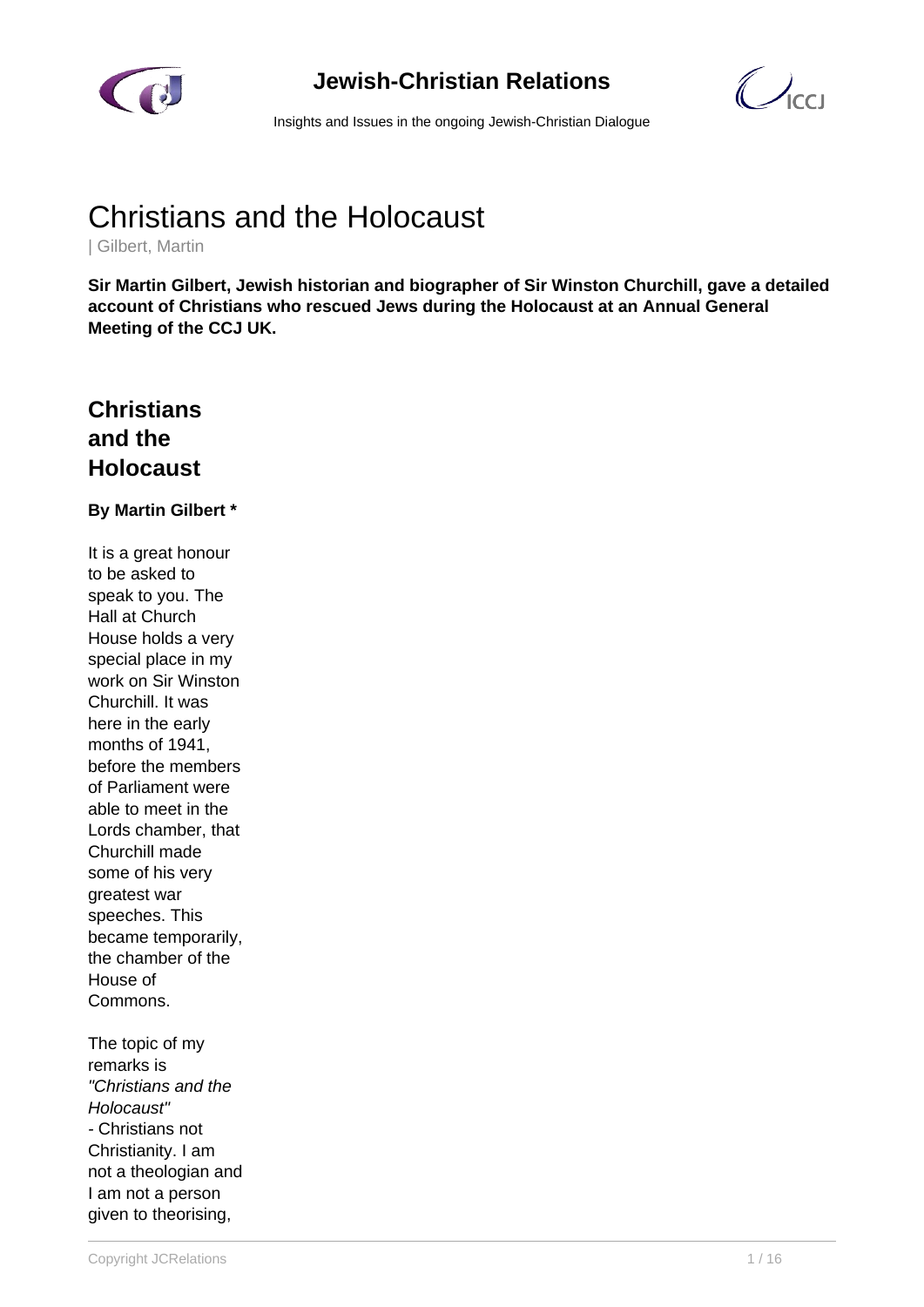about Christians and the Holocaust. Christians as churches, and Christians as individuals. For the Jews, the Holocaust was unique in its scale and intention. Yet during the Second World War and throughout the Second World War, there were not only Jewish victims, but non-Jewish victims on a vast scale. At least 3 million Poles, almost all of whom were Roman Catholics, were murdered. At least 3½ million Soviet prisoners of war were murdered, many of them Muslims, some of them secret Christians in the dark night of Communism. In addition to the 3½ million Soviet prisoners of war murdered, were several million Soviet prisoners who were not Jews. More than a million Serbs, mostly Greek Orthodox. Hundreds of thousands of Greeks. Certainly more than a quarter of a million gypsies.

but I want to talk

And one should never forget at least 150,000 Germans. Those who were judged to be by the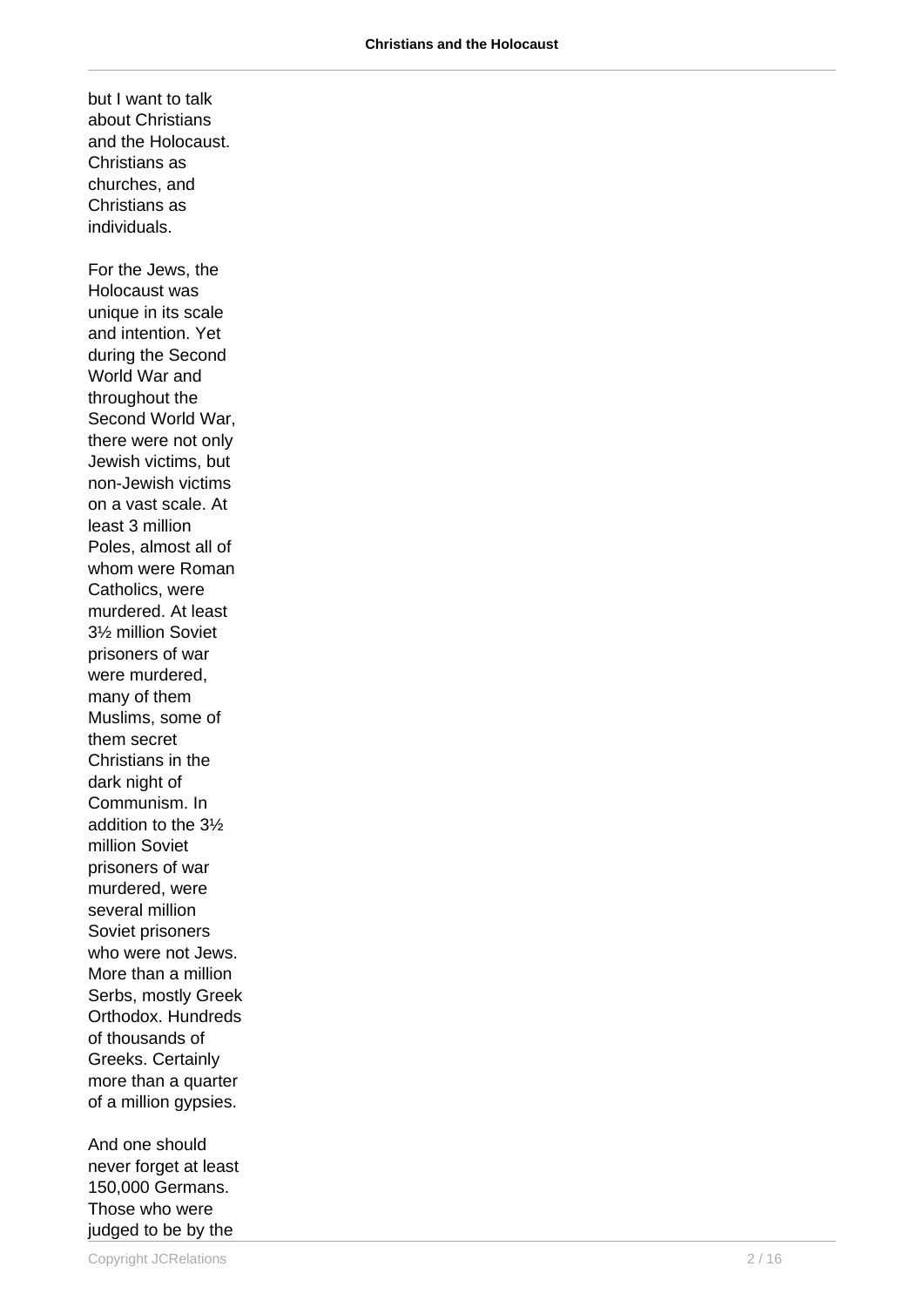standards of Nazism, unfit for life - the mentally ill, the crippled, the disabled. Catholics; Orthodox Christians of various rites; Protestants; Evangelicals, indeed Christians of every denomination were among the 12-15 million civilian victims of that short but terrible period of Nazi domination, over so much of Europe. Only a few months ago I was in a small

town in Eastern Europe, and came across a memorial to eleven Catholic nuns, all the nuns of a small monastery who had been seized one evening in July 1943, held in a cellar over night and taken the next morning, five kilometres from the town, where they were shot. Their crime was that one of them was accused of having bound the wounds of an injured partisan, for which all eleven were killed.

Each European nation bears the scars of the slaughter of its civilians, during the war years. Although the Jew was Nazism"s particular enemy, Nazism was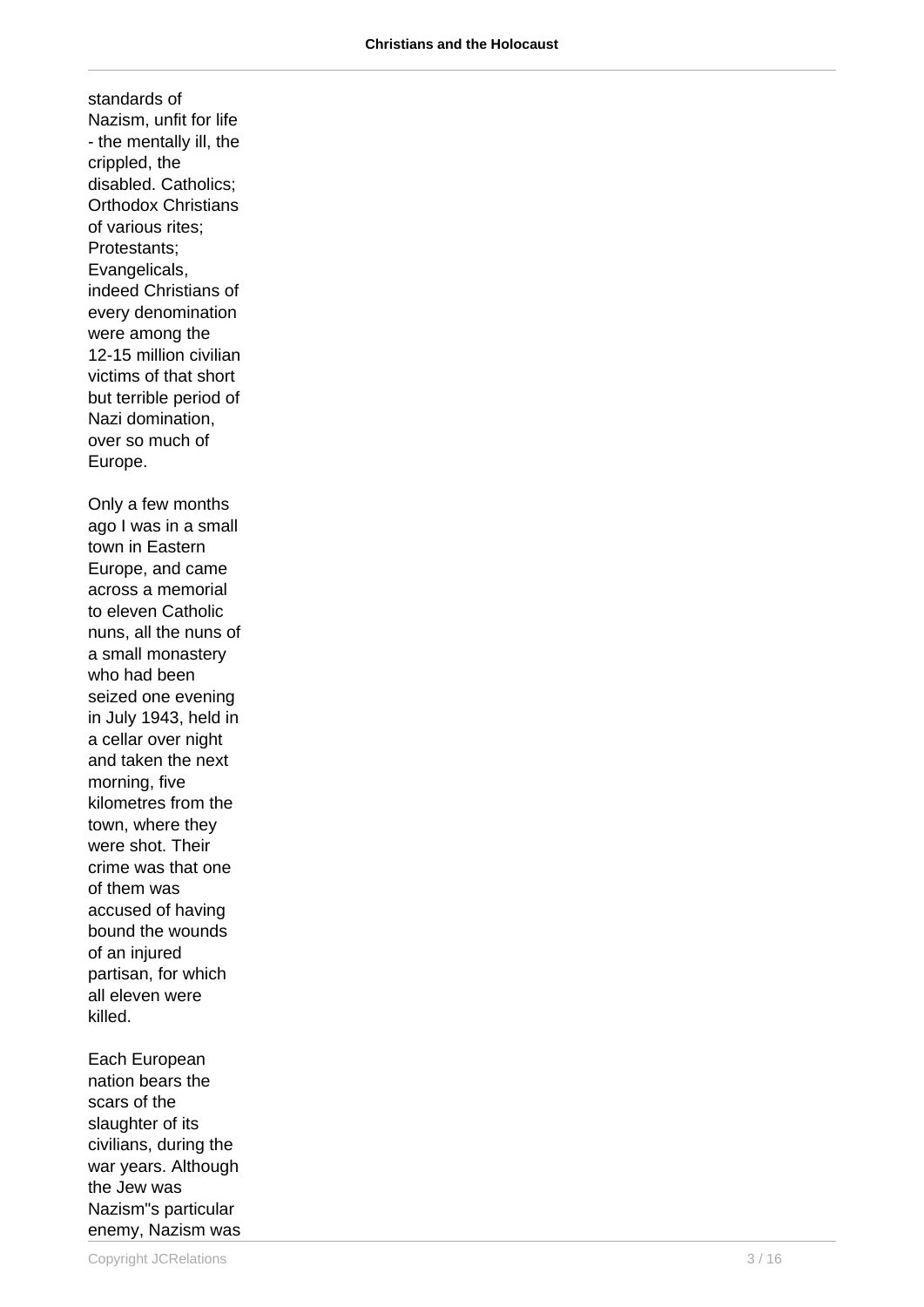also the enemy of not only Jews and Judaism, but of true Christianity, and of all liberal, ethical and moral values, totally opposed in everything it did to the Judaeo-Christian ethic.

# **Christian Rescuers**

Furthermore, it is important to remember that, despite the terrifying dangers of helping Jews during the war, there were many, many Christians who risked their lives and many who suffered death for trying to help.

There was an effort in every town, in every countryside that I have been able to study or read about. An effort by individual Christians to practice not only Christian values, but to risk their lives for people who are not of their faith.

Even in Berlin there are dozens of examples, actually hundreds of examples, of Christians who hid Jews at the risk of their own lives, or smuggled them through Germany to safe houses or even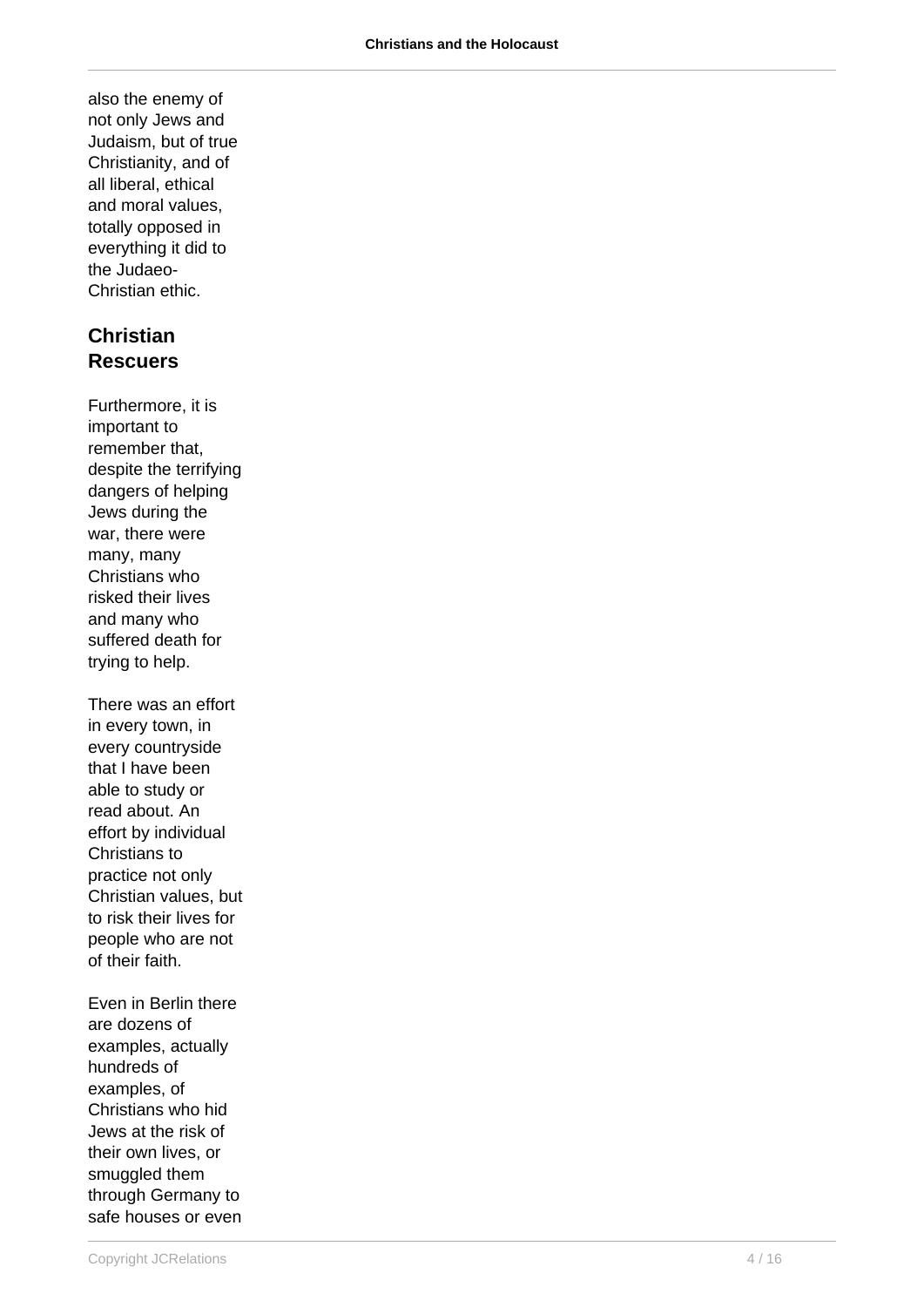out of Germany.

The Pope himself, Pius XII, whose Vatican is greatly criticised these days for inaction and failure, gave his personal order on the eve of the German deportation of Jews from Rome, to open the sanctuaries of the Vatican City to all Jews who could reach it. Within a few hours as Gestapo units scoured the city rounding up Jews, 477 had found shelter in the Vatican, in its enclaves and a further 4,000 were given sanctuary in the monasteries and convents of Rome, thereby saved from deportation to Auschwitz. As a result of the Pope"s order and of the Catholic clergy"s rapid response in Rome, of Rome"s 6,700 Jews only 1,015 were actually deported, of whom only sixteen survived the war.

The Papal action, which I do not find mentioned in the current "J"Accuse"-style debates, saved more than 4,000 lives.

### **Ukraine**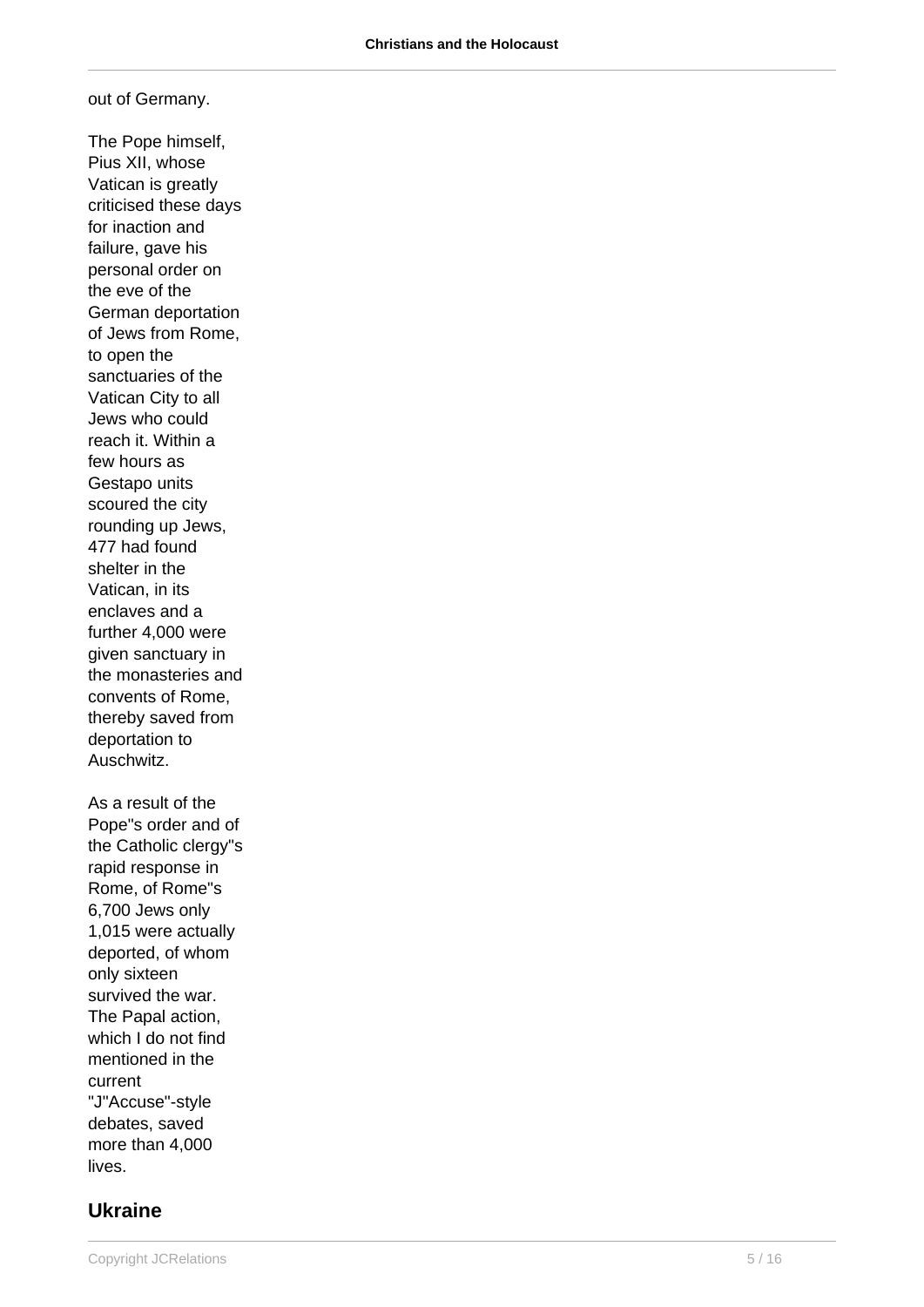Perhaps the most extraordinary example of what could be done took place in the strongly anti-Semitic Ukraine, where the Metropolitan Andrei Sheptytsky, head of the Ukrainian Uniate Church, then aged 77 and partially paralysed, not only hid dozens of Jews himself, but persuaded many other clergymen to do likewise. He was joined in his work of rescue by his brother, Father Clement, the head of the church"s monastic order and by his sister Josepha, the Mother Superior of the Uniate Order of Nuns. Several thousand Jews found sanctuary in this way. And the penalty for giving sanctuary was in those countries, death. In writing or speaking about the Holocaust, so grim were the elements of collaboration, of betrayal, of bystanders doing nothing, that what was done that was positive and helpful and remarkable and courageous, has become overlooked

and as it were, dropped on the cutting room floor of historical writing.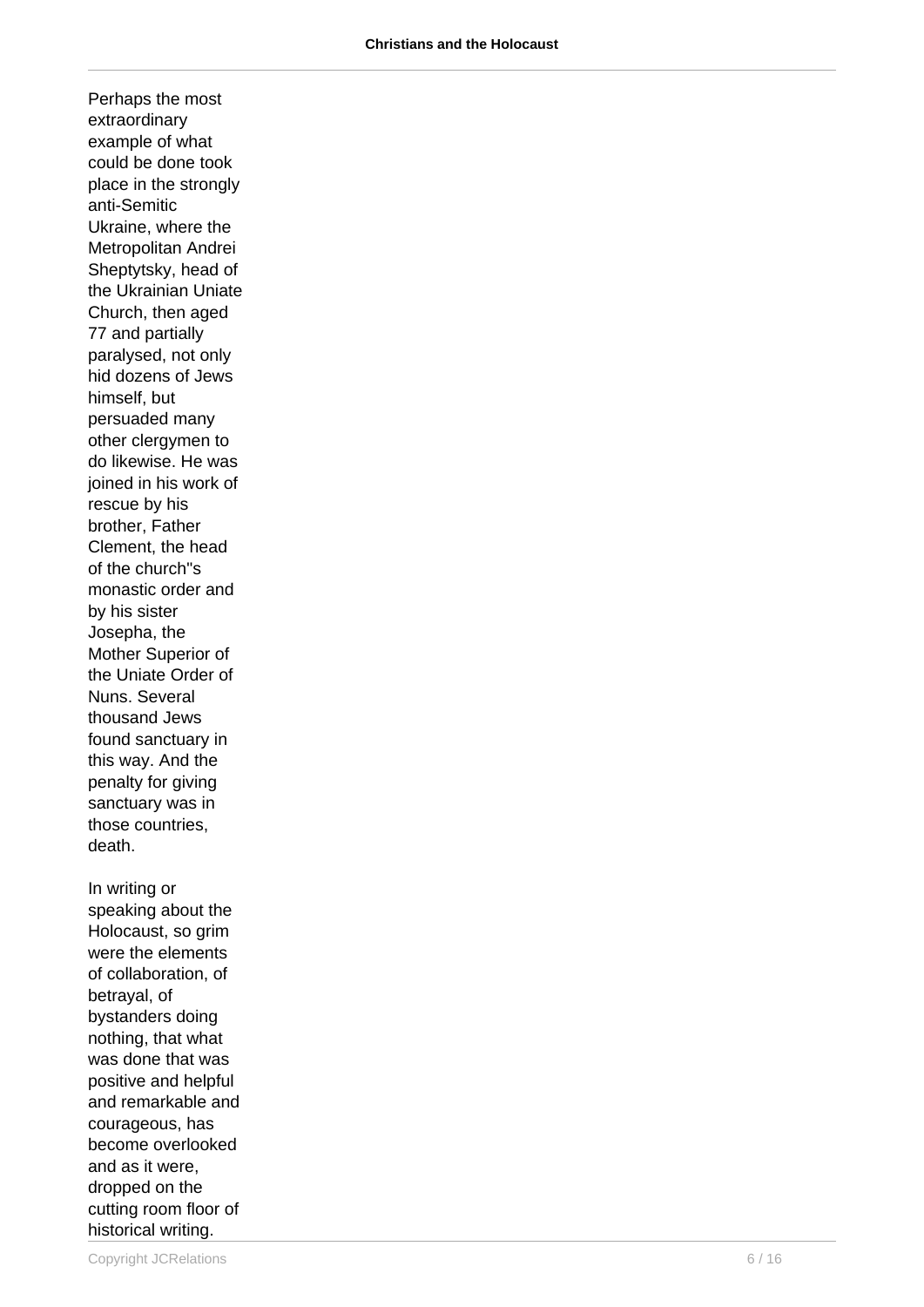### **Jane Haining**

Some twenty years ago, I published the story of Jane Haining, and I have yet to find any other history book in which her story appears, even those totally relevant to the story. She does not even appear, unfortunately, in the several text books now circulating on the Holocaust in British schools. Jane Haining was a 47-year-old Scottish woman, the matron of a girl"s home in the Budapest mission of the Church of Scotland. Her charges were Christian children of Jewish parents or Jewish grandparents. When the Germans occupied Hungary in 1944 and occupied Budapest, her children were not deported because by the time the deportation of Budapest Jews came, there had been such an outcry in the world, including from the British Government and the Vatican, that the deportations were halted.

But Jane Haining had been accused of working among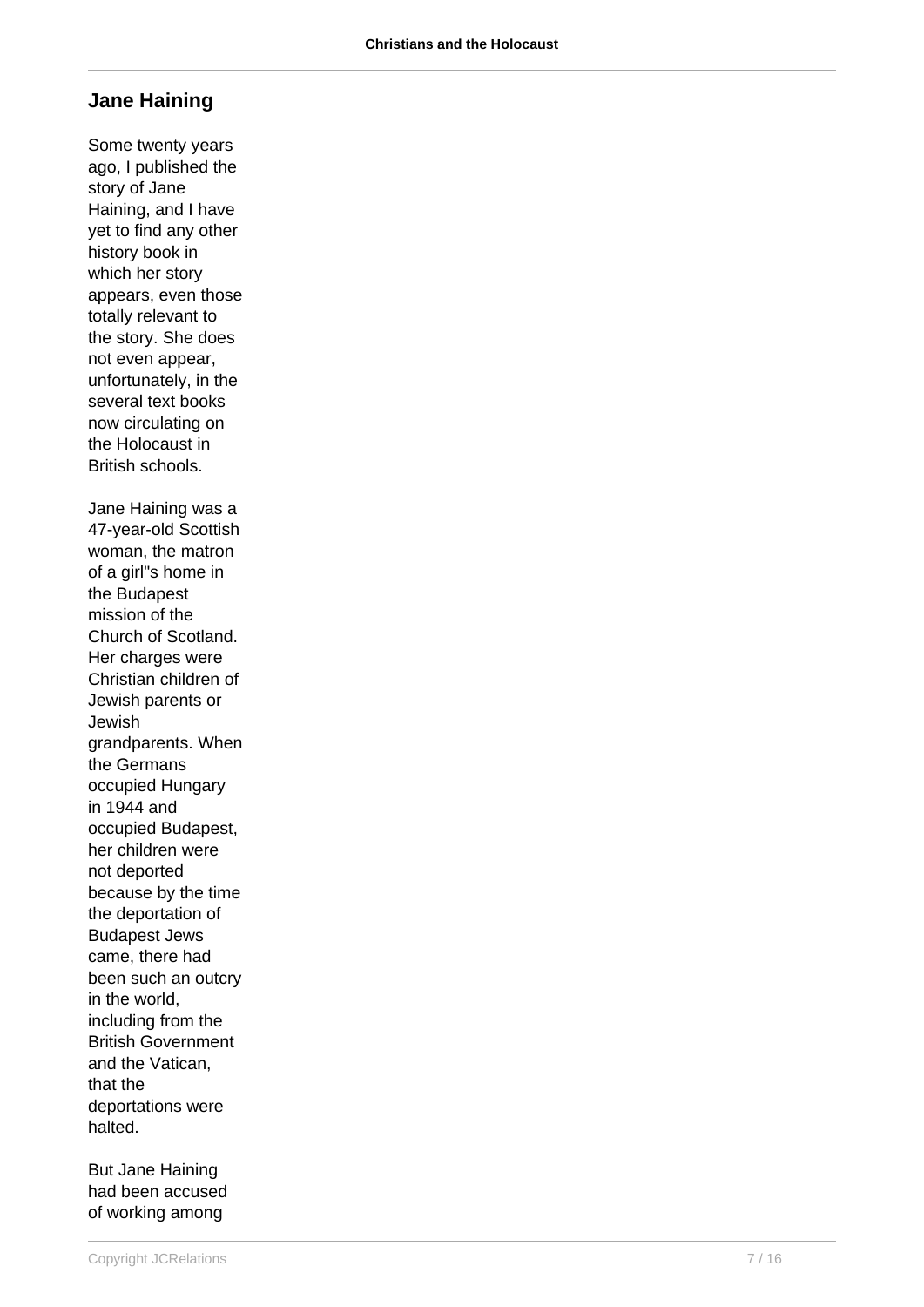Jews and of weeping -- she had been reported by some bystander. She had been reported weeping when she had to sew on the yellow stars onto the dresses of her girls. And so she was punished. Her punishment was deportation to Auschwitz. Her charges remained in Budapest and she was sent to the death camp. In the grim lunacy of those days, because Jane Haining was a British citizen and passport-holder, the Church of Scotland was sent her death certificate from Auschwitz itself, together with a covering note that she had been arrested and I quote: "On account of justified suspicion of espionage against Germany". The espionage that emerged only after the war were her tears of sewing on the Jewish stars.

I could easily fill many hours with such a recital of groups and individuals who risked their lives to save Jews. After forty years, research still proceeds on a daily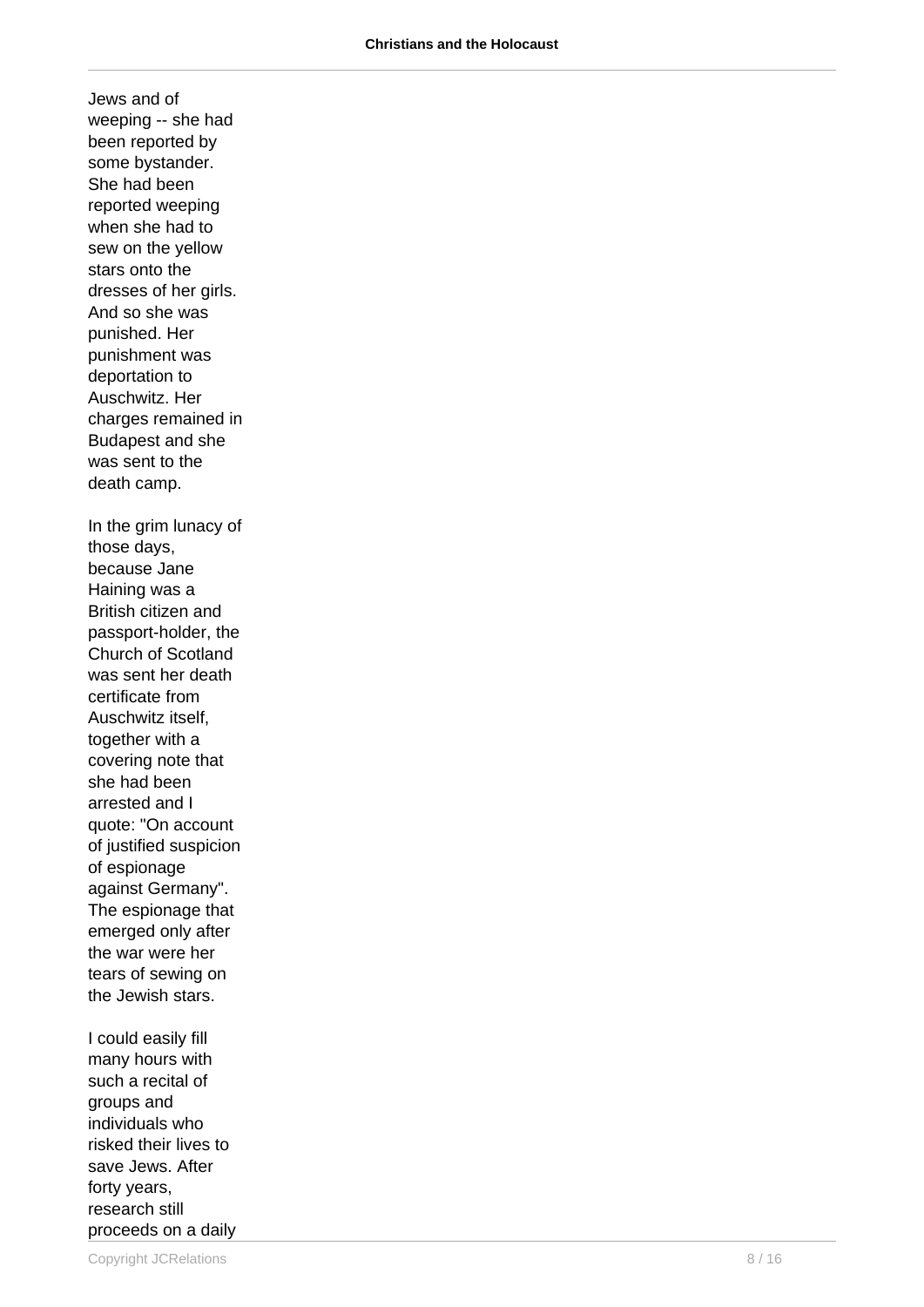basis, principally in Jerusalem, to find and honour those who saved Jews. And as with so much of the history of this era, the research may never be completed. For every incident of which some record survives or of which some eye witness survives, there must be many more, perhaps a hundredfold more for each one we know of, for which all the evidence has disappeared. Tens of thousands of Jews survived because of Gentile help. Given sometimes for money and sometimes for love of mankind or decency. And it was not always easy, even when there was a determination. I used to go to the ceremonies at which those who received the awards of Righteous Gentile, as it is called, were present and where possible, I would get into conversation and talk and take notes of the stories. And once I went to a ceremony at the Israeli Embassy in London in Palace Green, where a number of Poles living in London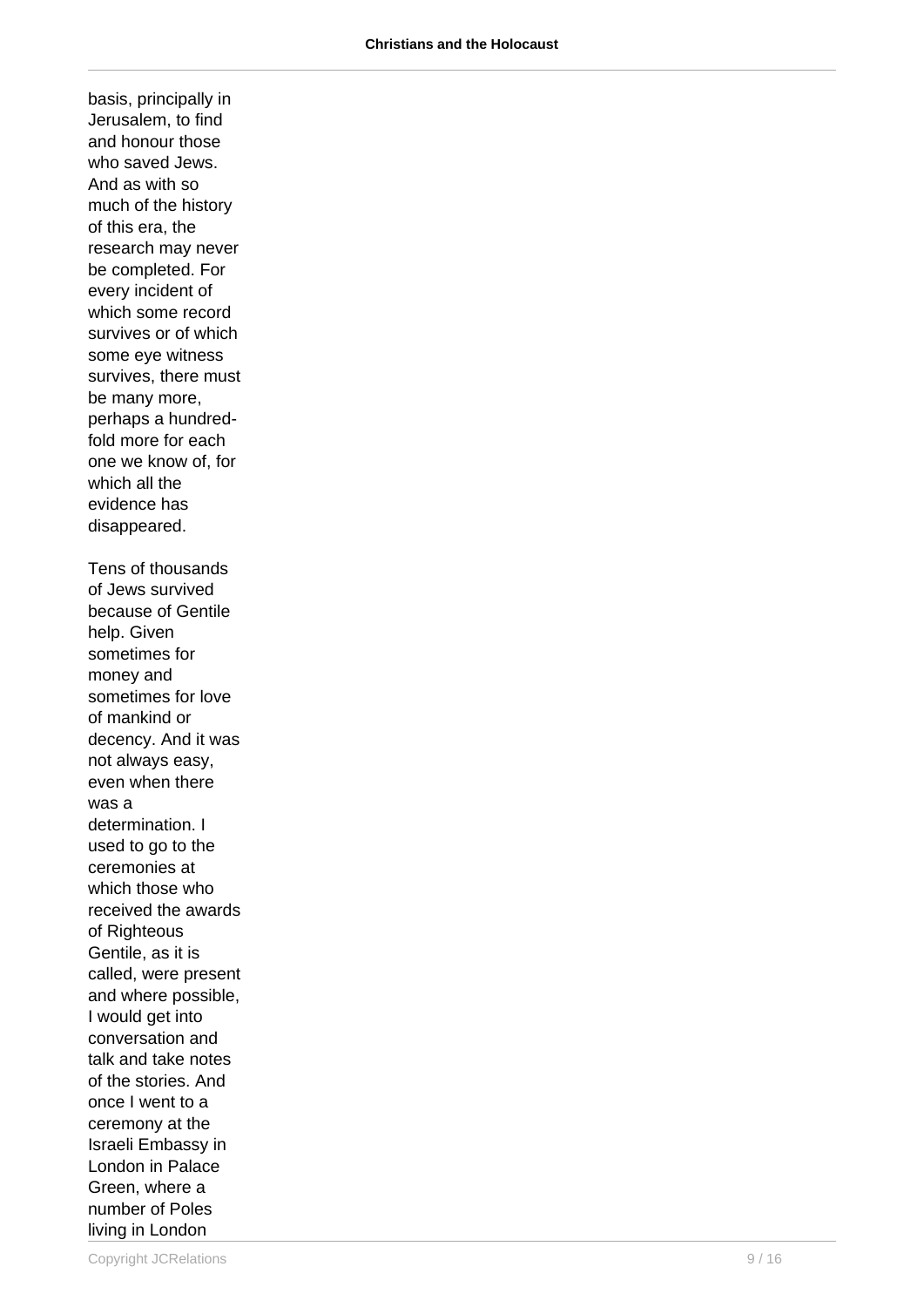received the award. There was one Polish woman whose story it seemed to me to be remarkable.

## **Heroism and Distress**

She had taken the child of one of her university friends, the child had been literally thrown at her by her friend as the friend was taken off to her death and she had looked after this child and found it a home and was so getting this award rightly. I asked her if I could drive her back to Ealing where she lived and hear the full story. And when we got to

her home she made me tea and suddenly she dissolved into tears and I was quite surprised. She seemed very distressed, very agitated. And then she told me that the whole story was of course true. She had saved that child, the child of her university friend. But she said, "I have to tell you that three months later, I had already found that child a permanent home with another family, three months later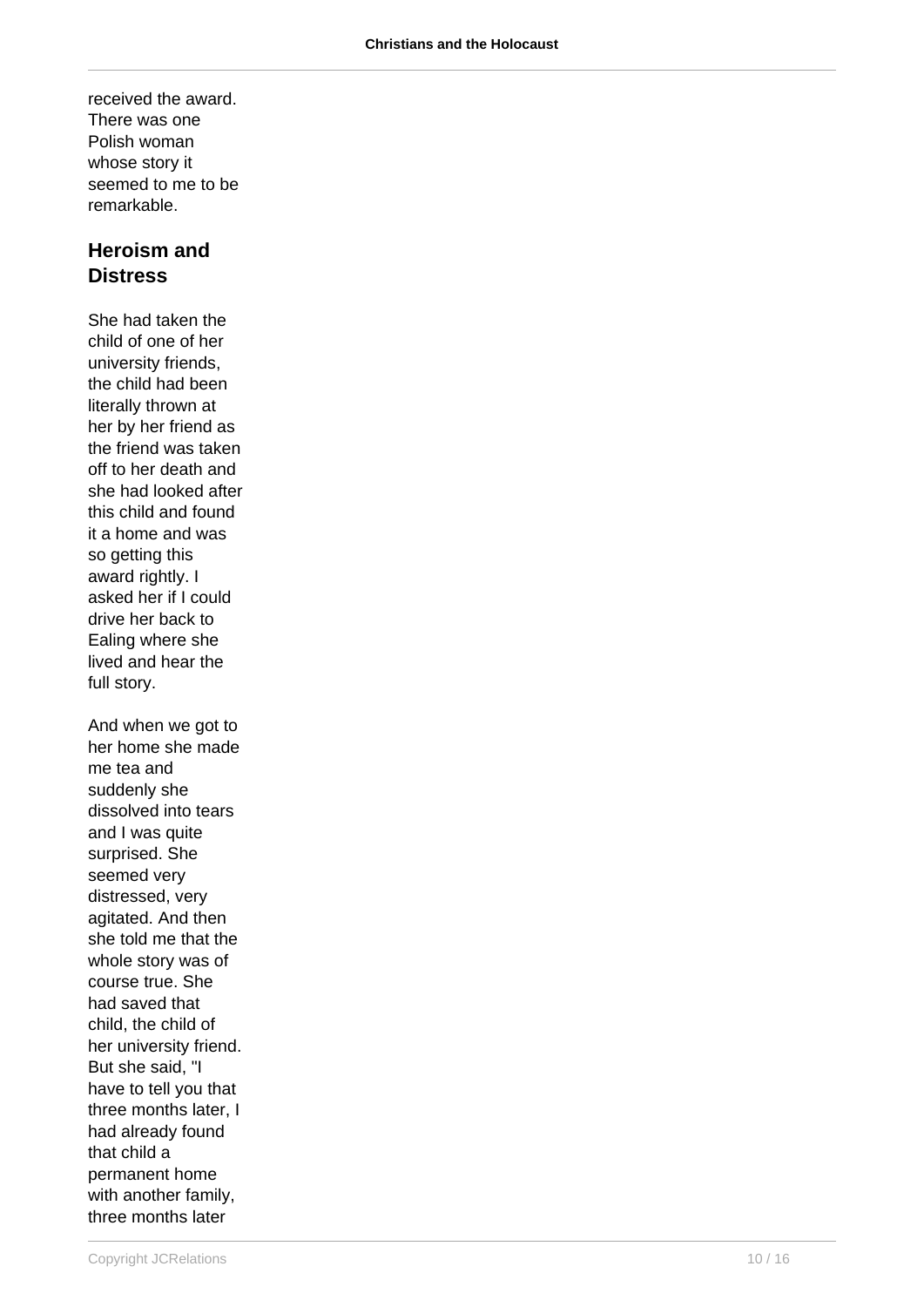another girl whom I"d known quite well came up to me at another of the deportations. She too had a child. And she said: "Please take my child" and I turned away. I could not face the responsibility, burden and danger a second time." And so this girl who had done such good was herself tormented by something she had not done. There is another group of Jews that link Christians and Jews in unbreakable bonds. They are the people who are now called the "Hidden Children". They have only recently emerged as an identifiable and selfconscious group, with their gatherings and reunions and newsletters. As many as 25,000 Jewish children, including many hundreds of tiny babies, were saved as a result of hiding. Some hiding in attics, cellars and woods, being brought food by **Christian** neighbours. Others surviving in Christian families as Christians, going to church, learning the catechism and behaving in order to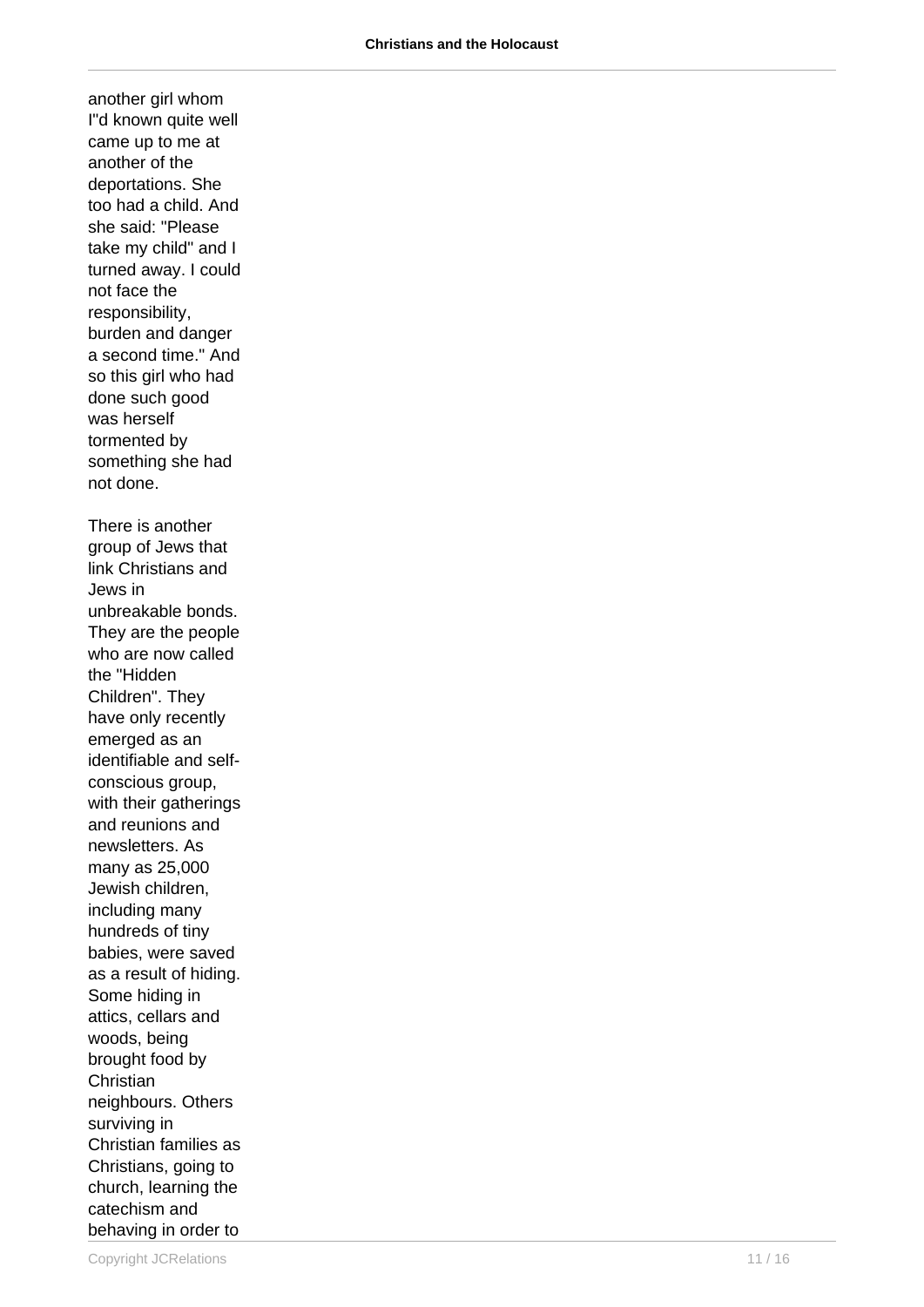survive as Christian children.

These former hidden children are determined, almost desperate, that the Christians who saved them should be recognised for what they were - people of courage and humanity. They have begun, rightly in my view, to try and get historians like myself, to take into account their story. Some hidden children were hidden by many different families and individuals. I have looked many times through their directory which they are preparing of their experiences and I see one girl, Lottie Mameus of Holland, who lists twenty-two different Dutch families with whom she was hidden over the period of 1942 to 1944. In one case, a Polish girl who was hidden by two German soldiers, both Christian, both devoted Christians stationed in Poland, disgusted by what they saw around them and determined to make some gesture. The gesture was to save

this girl and a number of others,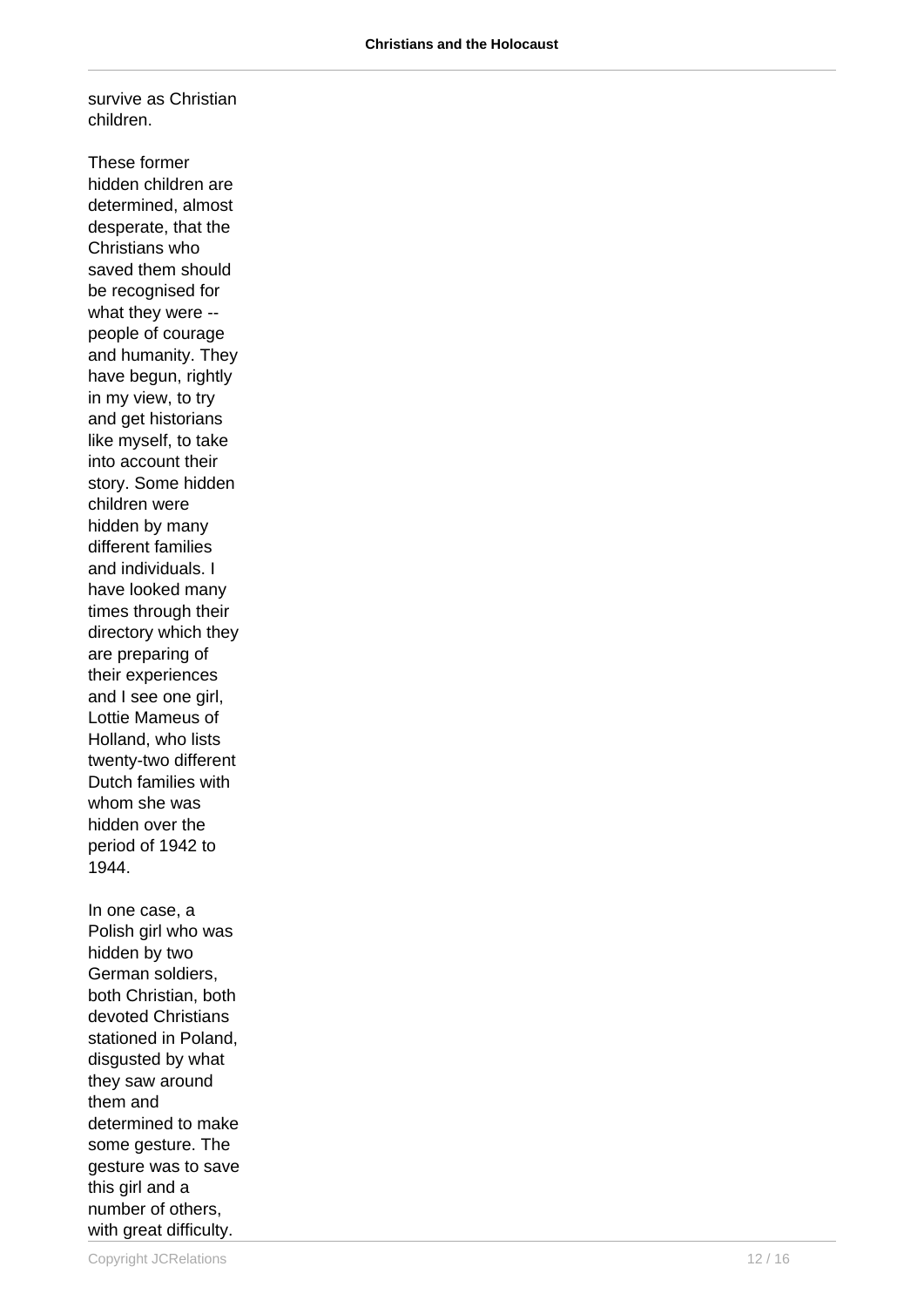## **Institutions**

I have tried in my research to also look into the work of institutions. For some reason, which I do not fully understand, not all those institutions who took in Jewish pilgrims and saved them, have come forward. One of the strangest stories of reluctance to come forward, is one which perhaps I can tell with a certain wry humour. A Polish priest was approached by a Catholic woman in his town and she came to see him in the privacy of the confessional. She said that she had at home a Jewish child, who had been given to her by its parents who had been murdered.

The priest said "What did the parents wish?" and she said that their very last wish before they left, before they were taken away and murdered, was that the child should be

She had looked after this child since 1942. It was now 1946 or 1947 and she asked the priest whether she could bring the child up as

a Catholic.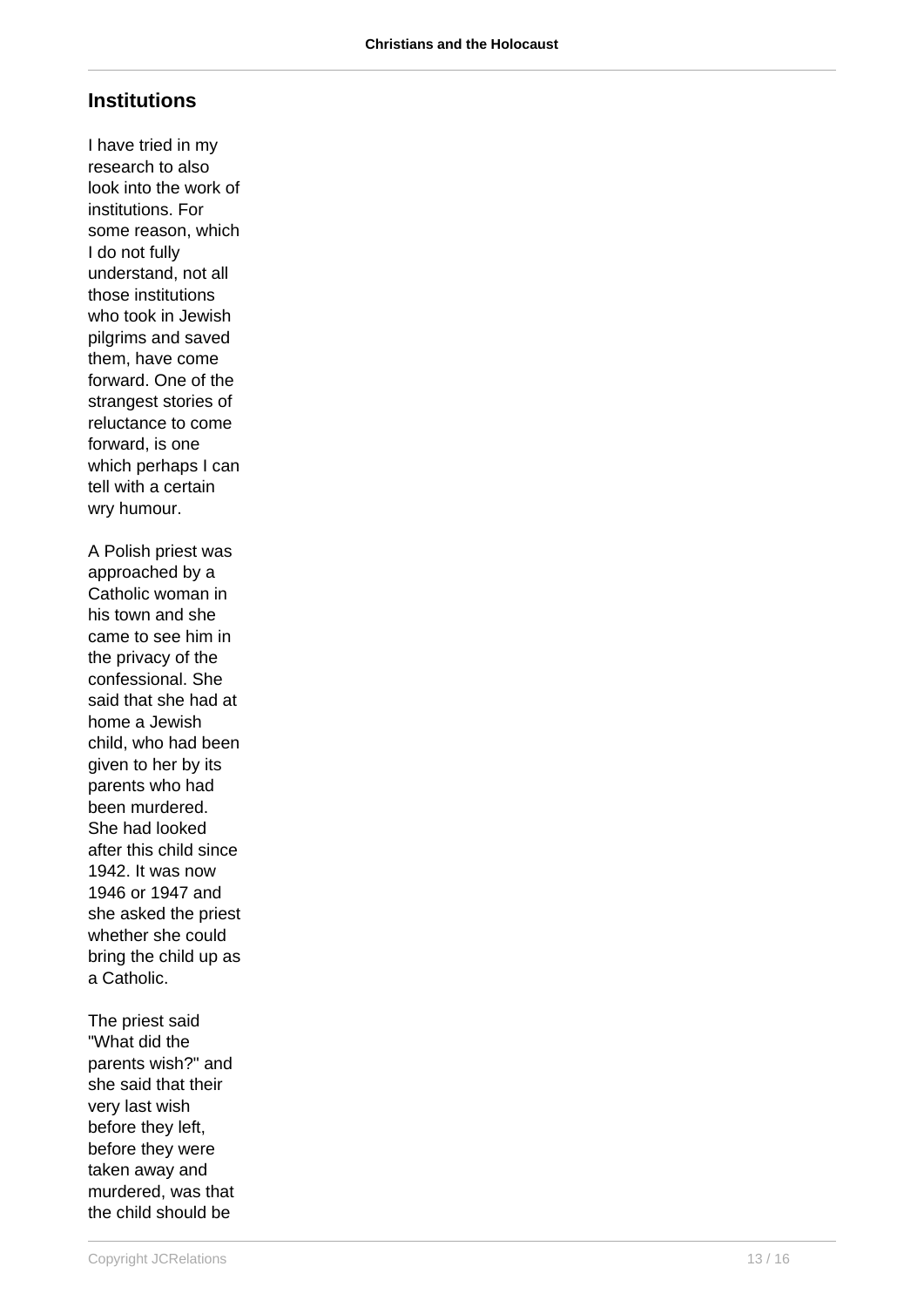told at some point that it was a Jewish child, and should then be allowed to determine its own religious future.

The priest said "Well then, you must follow the wishes of the parents. Although it is clear that it is going to be very painful and difficult for you, because the parents do not exist and the child has no memory, except of you and your **Catholic** upbringing."

I wrote a number of times to this priest because I wanted to publish this story in my general history of the Holocaust, to ask him if he could confirm this story. I finally got a letter from a senior member of his secretariat, to inform me that he could be excommunicated were he to reveal what had passed in the confessional. As the priest was the present Pope, I did not feel that I -- a Jewish historian - could be responsible for his excommunication!

But one result of this correspondence was that I was sent some interesting material about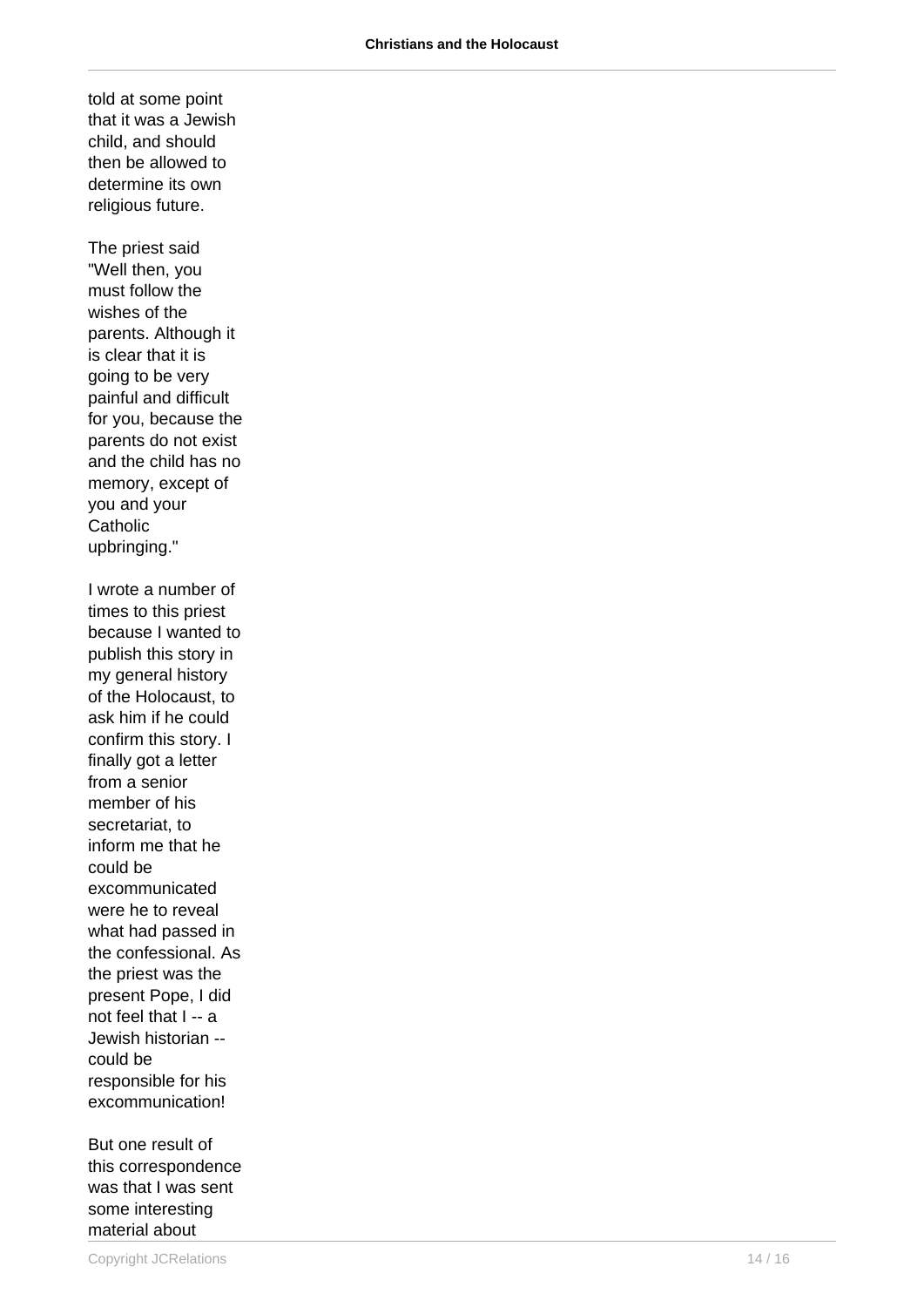different institutions with which I was able to make contact, who had given succour to Jewish children. They included Catholic institutions all over Europe. One of the hidden children, a young Polish boy called Abraham Foxman, who subsequently after half a century became the very distinguished head of the Anti-Defamation League in the United States, has written as follows: "We hidden children had a mission, a mission to proclaim and recognise goodness. For the first fifty years after the Holocaust, survivors bore witness to brutality, evil and bestiality. Now is the time for us and our generation, to bear witness to goodness. For each one of us is living proof that even in hell, in the hell called the Holocaust, there was goodness, there was kindness, and there was love and compassion."

This too, is a memory of the Holocaust.